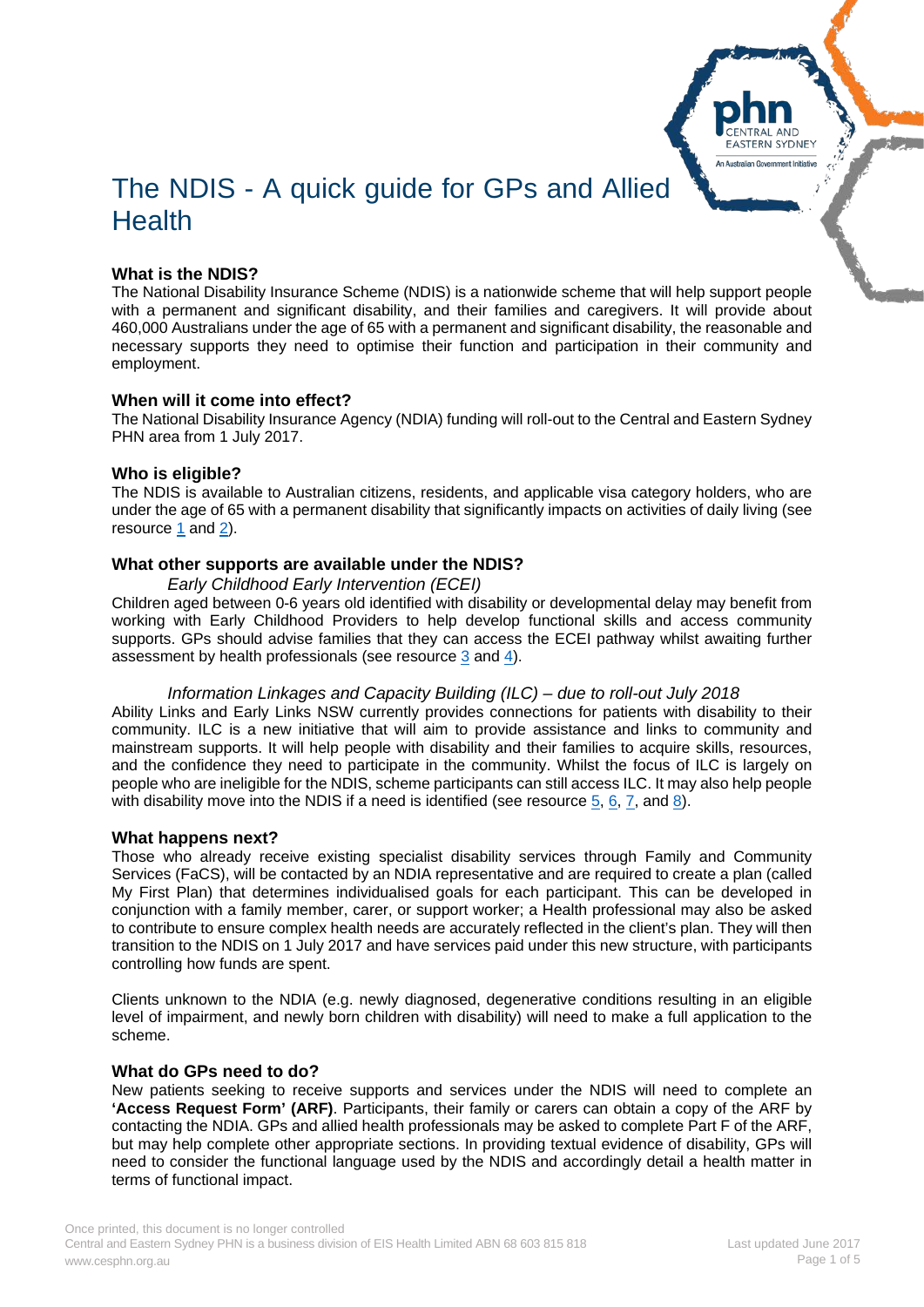Many participants will not require contact with their GP for any further details or documentation, as they may have a specific condition or may be part of a program that automatically qualifies them for entry into the NDIS (see resource [9,](https://www.ndis.gov.au/people-with-disability/access-requirements/completing-your-access-request-form/evidence-of-disability) [10,](http://www.ndis.gov.au/operational-guideline/access/disability-requirements.html) and [11\)](https://www.ndis.gov.au/operational-guideline/access/list-e.html). Others may require written medical evidence of their disability, with accepted documentation including validated functional assessments or specialists and allied health reports. Some will require an ['NDIS supporting evidence form'](https://www.cesphn.org.au/images/20170509_Health_Template_for_Supporting_NDIS_Access.docx) that addresses the 6 functional domains of communication, learning, mobility, self-care, social interaction and selfmanagement. [\(see Guideline\)](https://www.cesphn.org.au/images/20170509_Supporting_access_NDIS_new_participants.pdf)

#### **How long will it take to complete necessary documentation?**

For participants with available evidence of disability, it is anticipated that a review and attachment of relevant documentation may be completed within a standard or longer consultation time (20-30mins). New participants requiring an ARF or supporting evidence to address the domains of disability, may require a longer consultation or possibly performed over two consultations.

## **Who can I speak to for more information?**

MAG 1

- National Disability Insurance Agency (NDIA) 1800 800 110 (see resource  $12$ )<br>St Vincent de Paul Local Area Co-ordinator (LAC) 1800 794 934 LAC@vinni
- St Vincent de Paul Local Area Co-ordinator (LAC) 1800 794 934 [LAC@vinnies.org.au](mailto:LAC@vinnies.org.au) (see resource [13\)](https://www.vinnies.org.au/page/Find_Help/NSW/Disability_Employment/Local_Area_Coordination_for_the_NDIS_Rollout/)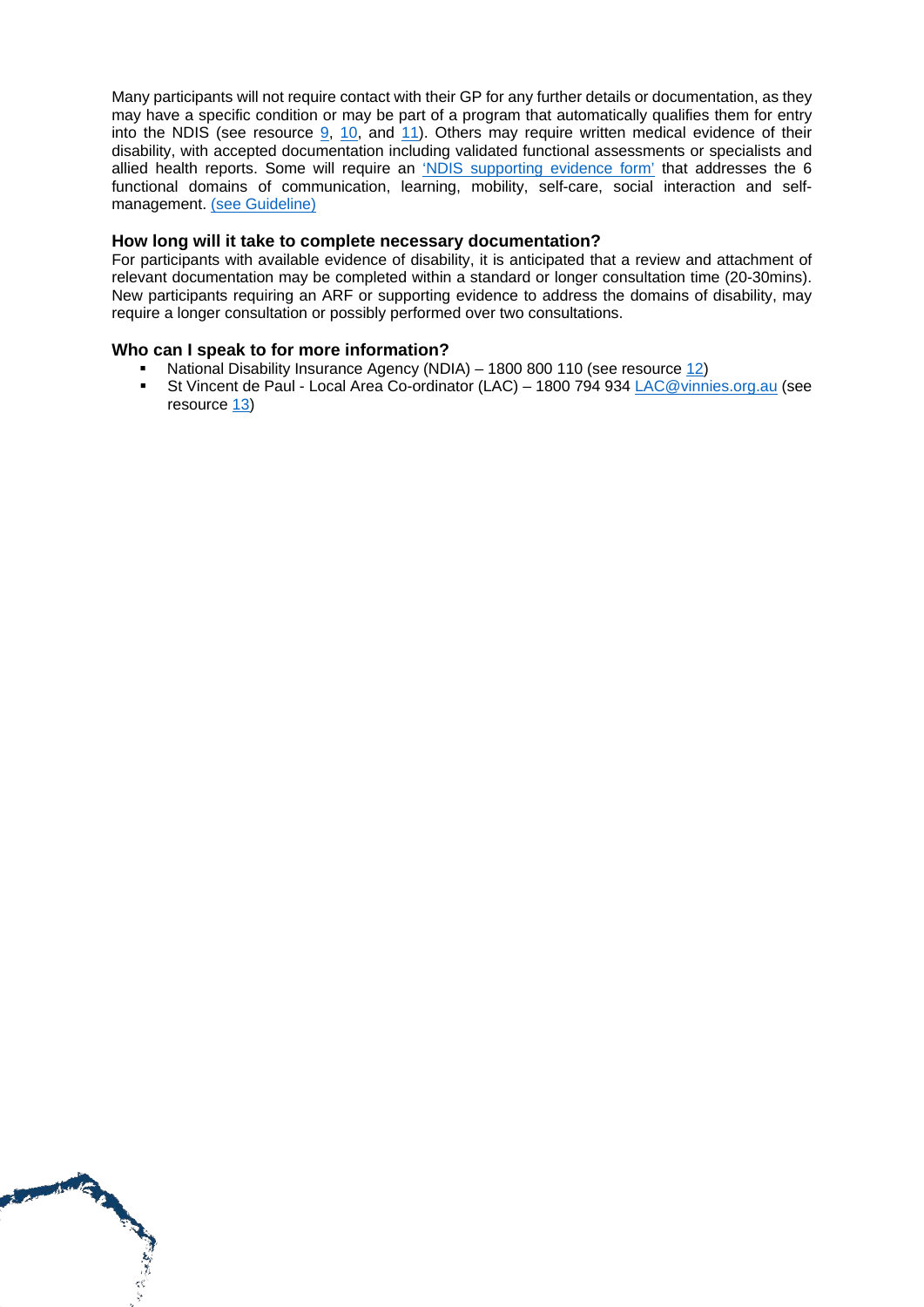#### **Resources**

- 1. [FACT SHEET: Eligibility requirements for the NDIS](http://ndis.nsw.gov.au/ndis-resources/fact-sheets/fact-sheet-eligibility-requirements-for-the-ndis/) NSW Government NDIS ndis.nsw.gov.au/ndis-resources/fact-sheets/fact-sheet-eligibility-requirements-for-the-ndis
- 2. [NDIS Access checklist](http://www.ndis.gov.au/ndis-access-checklist.html) NDIA www.ndis.gov.au/ndis-access-checklist.html
- 3. [Early Childhood Early Intervention \(ECEI\)](http://www.ndis.nsw.gov.au/ready-for-ndis/early-childhood-early-intervention-ecei/) NSW Government NDIS www.ndis.nsw.gov.au/ready-for-ndis/early-childhood-early-intervention-ecei
- 4. [Early Childhood Early Intervention](http://www.ndis.gov.au/ecei) NDIA www.ndis.gov.au/ecei
- **5.** About [Ability Links NSW](http://www.abilitylinksnsw.org.au/about_us.html) www.abilitylinksnsw.org.au/about\_us.html
- 6. [Ability Links NSW](http://www.adhc.nsw.gov.au/individuals/inclusion_and_participation/ability_links_nsw) FaCS www.adhc.nsw.gov.au/individuals/inclusion\_and\_participation/ability\_links\_nsw
- 7. [Early intervention support and inclusion for children](http://www.adhc.nsw.gov.au/individuals/support/for_families_and_children/early_intervention_for_children) with disability FaCS www.adhc.nsw.gov.au/individuals/support/for\_families\_and\_children/early\_intervention\_f or\_children
- 8. [FACT SHEET: What you need to know about Information, Linkages and Capacity Building](http://ndis.nsw.gov.au/ndis-resources/fact-sheets/fact-sheet-information-linkages-and-capacity-building-ilc/) – NSW Government NDIS ndis.nsw.gov.au/ndis-resources/fact-sheets/fact-sheet-information-linkages-and-capacitybuilding-ilc
- 9. [Evidence of your disability](https://www.ndis.gov.au/people-with-disability/access-requirements/completing-your-access-request-form/evidence-of-disability) NDIA www.ndis.gov.au/people-with-disability/access-requirements/completing-your-accessrequest-form/evidence-of-disability
- 10. [Access to the NDIS](http://www.ndis.gov.au/operational-guideline/access/disability-requirements.html) NDIA www.ndis.gov.au/operational-guideline/access/disability-requirements.html
- 11. [Access to the NDIS: List E –](https://www.ndis.gov.au/operational-guideline/access/list-e.html) Qualifying Programs (also see lists [a,](https://www.ndis.gov.au/operational-guideline/access/list-a.html) [b,](https://www.ndis.gov.au/operational-guideline/access/list-b.html) [c](https://www.ndis.gov.au/operational-guideline/access/list-c.html) and [d\)](https://www.ndis.gov.au/operational-guideline/access/list-d.html) www.ndis.gov.au/operational-guideline/access/list-e.html
- 12. [NDIS Contact form](https://www.ndis.gov.au/form/contact-form.html) [www.ndis.gov.au/form/contact-form.html](http://www.ndis.gov.au/form/contact-form.html)
- 13. [St Vincent de Paul Local Area Co-ordinator](https://www.vinnies.org.au/page/Find_Help/NSW/Disability_Employment/Local_Area_Coordination_for_the_NDIS_Rollout/) www.vinnies.org.au/page/Find\_Help/NSW/Disability\_Employment/Local\_Area\_Coordinati on\_for\_the\_NDIS\_Rollout/

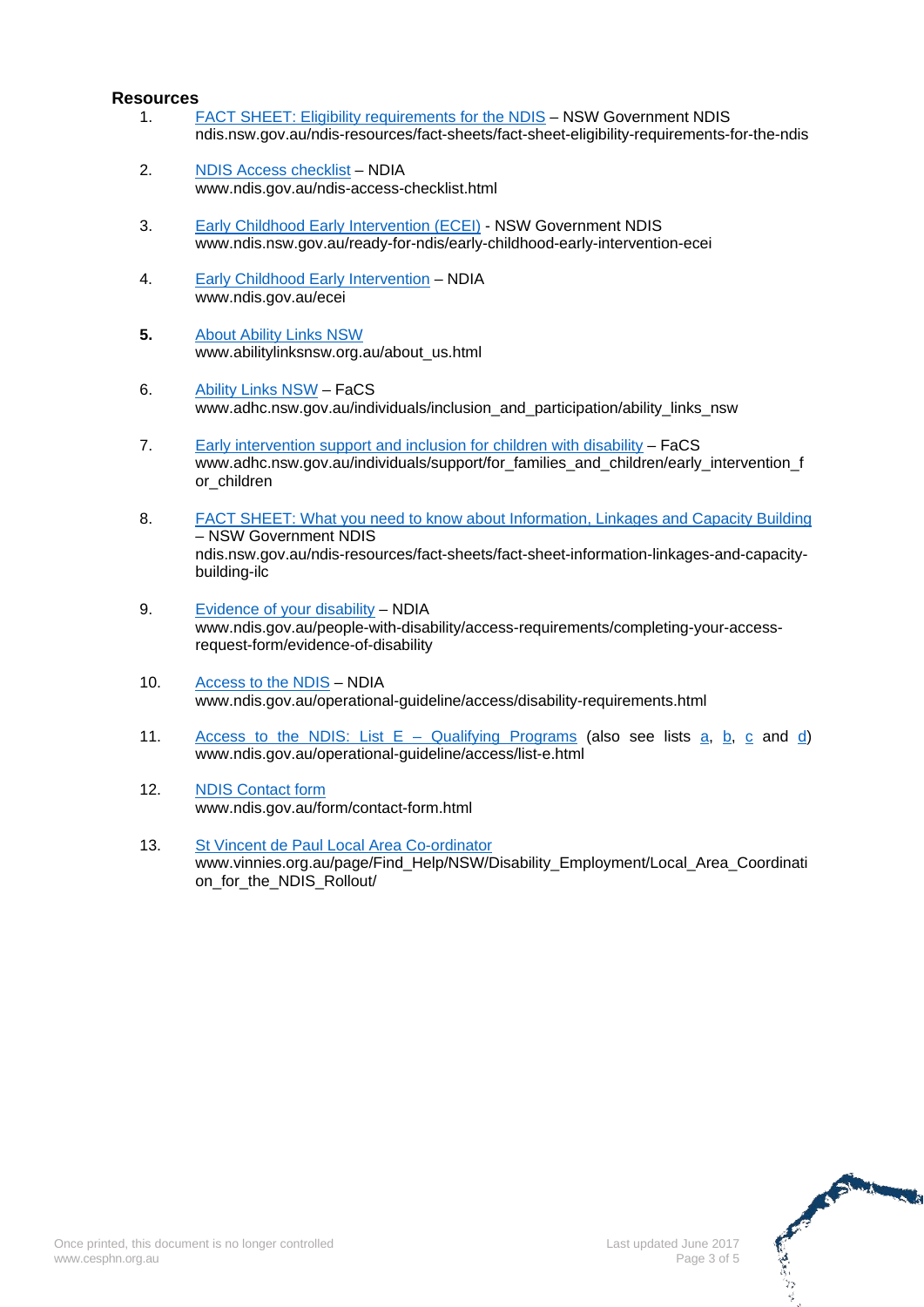